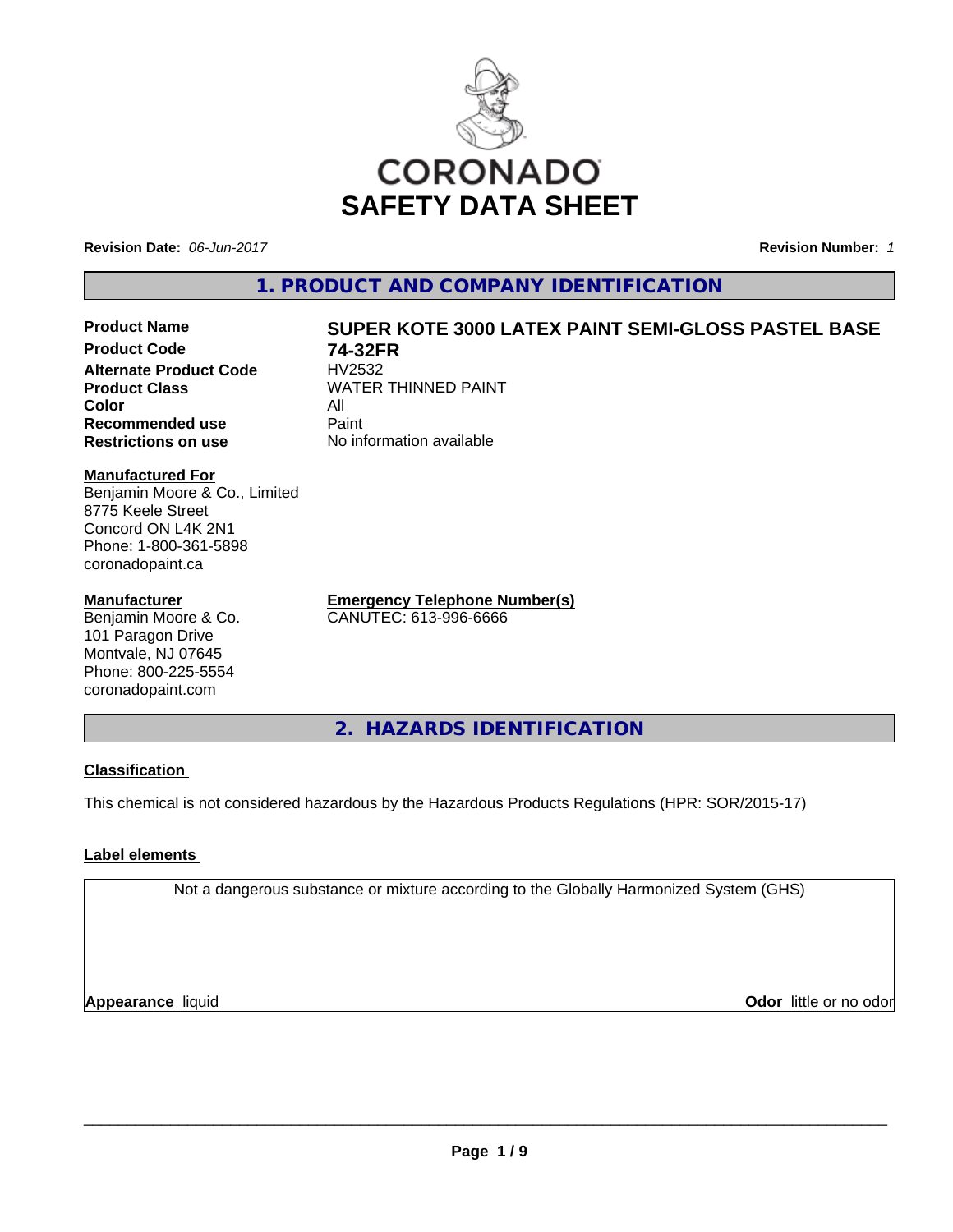#### **Other information**

No information available

# **3. COMPOSITION INFORMATION ON COMPONENTS**

\_\_\_\_\_\_\_\_\_\_\_\_\_\_\_\_\_\_\_\_\_\_\_\_\_\_\_\_\_\_\_\_\_\_\_\_\_\_\_\_\_\_\_\_\_\_\_\_\_\_\_\_\_\_\_\_\_\_\_\_\_\_\_\_\_\_\_\_\_\_\_\_\_\_\_\_\_\_\_\_\_\_\_\_\_\_\_\_\_\_\_\_\_

| <b>Chemical Name</b>                                                         | <b>CAS-No</b> | Weight % (max) |
|------------------------------------------------------------------------------|---------------|----------------|
| Titanium dioxide                                                             | 13463-67-7    | $10 - 30%$     |
| Kaolin                                                                       | 1332-58-7     | $-5%$          |
| Propanoic acid, 2-methyl-, monoester with<br>2,2,4-trimethyl-1,3-pentanediol | 25265-77-4    | $-5%$          |

| 4. FIRST AID MEASURES                  |                                                                                                          |  |  |  |
|----------------------------------------|----------------------------------------------------------------------------------------------------------|--|--|--|
| <b>General Advice</b>                  | No hazards which require special first aid measures.                                                     |  |  |  |
| <b>Eye Contact</b>                     | Rinse thoroughly with plenty of water for at least 15<br>minutes and consult a physician.                |  |  |  |
| <b>Skin Contact</b>                    | Wash off immediately with soap and plenty of water while<br>removing all contaminated clothes and shoes. |  |  |  |
| <b>Inhalation</b>                      | Move to fresh air. If symptoms persist, call a physician.                                                |  |  |  |
| Ingestion                              | Clean mouth with water and afterwards drink plenty of<br>water. Consult a physician if necessary.        |  |  |  |
| <b>Most Important Symptoms/Effects</b> | None known.                                                                                              |  |  |  |
| <b>Notes To Physician</b>              | Treat symptomatically.                                                                                   |  |  |  |

**5. FIRE-FIGHTING MEASURES**

| Use extinguishing measures that are appropriate to local<br>circumstances and the surrounding environment.                                   |
|----------------------------------------------------------------------------------------------------------------------------------------------|
| As in any fire, wear self-contained breathing apparatus<br>pressure-demand, MSHA/NIOSH (approved or equivalent)<br>and full protective gear. |
| Closed containers may rupture if exposed to fire or<br>extreme heat.                                                                         |
| No.                                                                                                                                          |
| No.                                                                                                                                          |
| Not applicable<br>Not applicable                                                                                                             |
|                                                                                                                                              |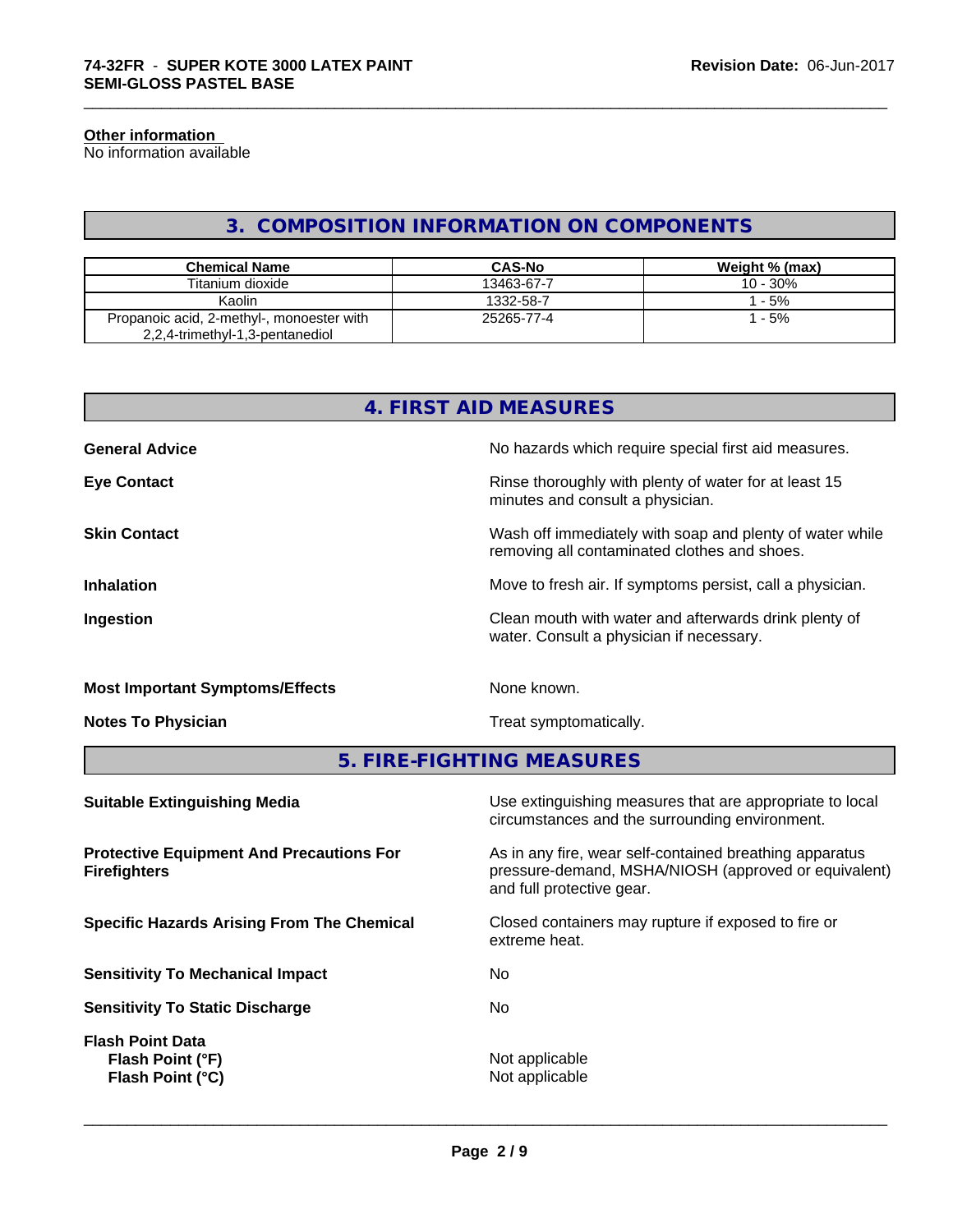|             | <b>Flash Point Method</b>                                    |                        | Not applicable                   |                                |
|-------------|--------------------------------------------------------------|------------------------|----------------------------------|--------------------------------|
|             | <b>Flammability Limits In Air</b>                            |                        |                                  |                                |
|             | <b>Lower Explosion Limit</b><br><b>Upper Explosion Limit</b> |                        | Not applicable<br>Not applicable |                                |
| <b>NFPA</b> | Health: 1                                                    | <b>Flammability: 0</b> | <b>Instability: 0</b>            | <b>Special: Not Applicable</b> |

\_\_\_\_\_\_\_\_\_\_\_\_\_\_\_\_\_\_\_\_\_\_\_\_\_\_\_\_\_\_\_\_\_\_\_\_\_\_\_\_\_\_\_\_\_\_\_\_\_\_\_\_\_\_\_\_\_\_\_\_\_\_\_\_\_\_\_\_\_\_\_\_\_\_\_\_\_\_\_\_\_\_\_\_\_\_\_\_\_\_\_\_\_

#### **NFPA Legend**

- 0 Not Hazardous
- 1 Slightly
- 2 Moderate
- 3 High
- 4 Severe

*The ratings assigned are only suggested ratings, the contractor/employer has ultimate responsibilities for NFPA ratings where this system is used.*

*Additional information regarding the NFPA rating system is available from the National Fire Protection Agency (NFPA) at www.nfpa.org.*

# **6. ACCIDENTAL RELEASE MEASURES**

**Personal Precautions Avoid contact with skin, eyes and clothing. Ensure** Avoid contact with skin, eyes and clothing. Ensure adequate ventilation.

**Other Information Discription Prevent further leakage or spillage if safe to do so.** 

**Environmental Precautions** See Section 12 for additional Ecological Information.

**Methods For Clean-Up Example 20 All 20 All 20 All 20 Soak up with inert absorbent material. Sweep up and** shovel into suitable containers for disposal.

vapors, spray mists or sanding dust. In case of insufficient

ventilation, wear suitable respiratory equipment.

**7. HANDLING AND STORAGE**

**Handling Handling Avoid contact with skin, eyes and clothing. Avoid breathing** 

**Storage Keep container tightly closed. Keep out of the reach of Keep** container tightly closed. Keep out of the reach of

**Incompatible Materials Incompatible Materials No information available** 

 $\overline{\phantom{a}}$  ,  $\overline{\phantom{a}}$  ,  $\overline{\phantom{a}}$  ,  $\overline{\phantom{a}}$  ,  $\overline{\phantom{a}}$  ,  $\overline{\phantom{a}}$  ,  $\overline{\phantom{a}}$  ,  $\overline{\phantom{a}}$  ,  $\overline{\phantom{a}}$  ,  $\overline{\phantom{a}}$  ,  $\overline{\phantom{a}}$  ,  $\overline{\phantom{a}}$  ,  $\overline{\phantom{a}}$  ,  $\overline{\phantom{a}}$  ,  $\overline{\phantom{a}}$  ,  $\overline{\phantom{a}}$ 

# **8. EXPOSURE CONTROLS/PERSONAL PROTECTION**

children.

#### **Exposure Limits**

*No exposure limits have been established for this product.*

| <b>Chemical Name</b> | ACGIH                    | <b>Alberta</b>           | <b>British Columbia</b>                       | Ontario                  | Quebec                      |
|----------------------|--------------------------|--------------------------|-----------------------------------------------|--------------------------|-----------------------------|
| Titanium dioxide     | 10 mg/m $3$ - TWA        | 10 mg/m $3$ - TWA        | 10 mg/m $3$ - TWA<br>$3 \text{ ma/m}^3$ - TWA | 10 mg/m $3$ - TWA        | $10 \text{ mg/m}^3$ - TWAEV |
| Kaolin               | $2 \text{ ma/m}^3$ - TWA | $2 \text{ ma/m}^3$ - TWA | $2 \text{ ma/m}^3$ - TWA                      | $2 \text{ ma/m}^3$ - TWA | $5 \text{ ma/m}^3$ - TWAEV  |
| <b>Logand</b>        |                          |                          |                                               |                          |                             |

**Legend**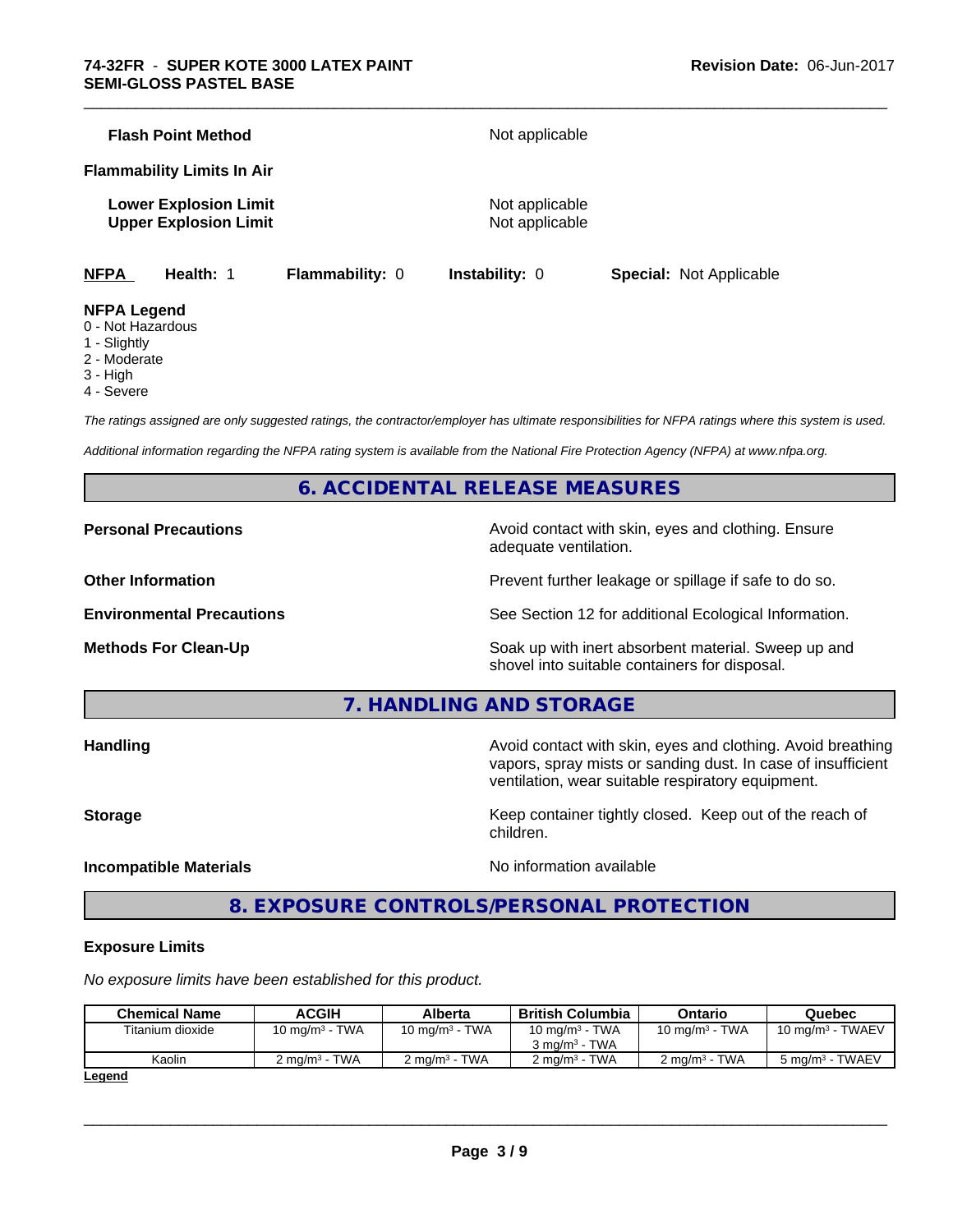ACGIH - American Conference of Governmental Industrial Hygienists Alberta - Alberta Occupational Exposure Limits British Columbia - British Columbia Occupational Exposure Limits Ontario - Ontario Occupational Exposure Limits Quebec - Quebec Occupational Exposure Limits N/E - Not established

**Personal Protective Equipment**

**Engineering Measures Engineering Measures Engineering Measures Ensure adequate ventilation, especially in confined areas.** 

**Eye/Face Protection Safety glasses with side-shields. Skin Protection Protection Protective gloves and impervious clothing. Respiratory Protection In case of insufficient ventilation wear suitable respiratory** equipment.

**Hygiene Measures Avoid contact with skin, eyes and clothing. Remove and Avoid contact with skin, eyes and clothing. Remove and Avoid contact with skin, eyes and clothing. Remove and** wash contaminated clothing before re-use. Wash thoroughly after handling.

# **9. PHYSICAL AND CHEMICAL PROPERTIES**

**Appearance** liquid **Odor** little or no odor **Odor Threshold** No information available **Density (Ibs/gal)** 8.95 - 10.05<br> **Specific Gravity** 1.19 - 1.21 **Specific Gravity pH pH**  $\blacksquare$ **Viscosity (cps)** No information available **Solubility No information available No information available Water Solubility No information available No information available Evaporation Rate No information available No information available Vapor Pressure** No information available No information available **Vapor Density No information available** No information available **Wt. % Solids** 35 - 45 **Vol. % Solids** 25 - 35 **Wt. % Volatiles** 55 - 65 **Vol. % Volatiles** 65 - 75 **VOC Regulatory Limit (g/L)** < 100 **Boiling Point (°F)** 212 **Boiling Point (°C)** 100 **Freezing Point (°F)** 32 **Freezing Point (°C)** 0 **Flash Point (°F)** Not applicable **Flash Point (°C)** Not applicable **Flash Point Method** Not applicable **Flammability (solid, gas)** Not applicable **Upper Explosion Limit**<br> **Lower Explosion Limit**<br> **Lower Explosion Limit Lower Explosion Limit Autoignition Temperature (°F)** No information available **Autoignition Temperature (°C)** No information available **Decomposition Temperature (°F)** No information available **Decomposition Temperature (°C)** No information available **Partition Coefficient (n-octanol/water)** No information available

 $\overline{\phantom{a}}$  ,  $\overline{\phantom{a}}$  ,  $\overline{\phantom{a}}$  ,  $\overline{\phantom{a}}$  ,  $\overline{\phantom{a}}$  ,  $\overline{\phantom{a}}$  ,  $\overline{\phantom{a}}$  ,  $\overline{\phantom{a}}$  ,  $\overline{\phantom{a}}$  ,  $\overline{\phantom{a}}$  ,  $\overline{\phantom{a}}$  ,  $\overline{\phantom{a}}$  ,  $\overline{\phantom{a}}$  ,  $\overline{\phantom{a}}$  ,  $\overline{\phantom{a}}$  ,  $\overline{\phantom{a}}$ 

\_\_\_\_\_\_\_\_\_\_\_\_\_\_\_\_\_\_\_\_\_\_\_\_\_\_\_\_\_\_\_\_\_\_\_\_\_\_\_\_\_\_\_\_\_\_\_\_\_\_\_\_\_\_\_\_\_\_\_\_\_\_\_\_\_\_\_\_\_\_\_\_\_\_\_\_\_\_\_\_\_\_\_\_\_\_\_\_\_\_\_\_\_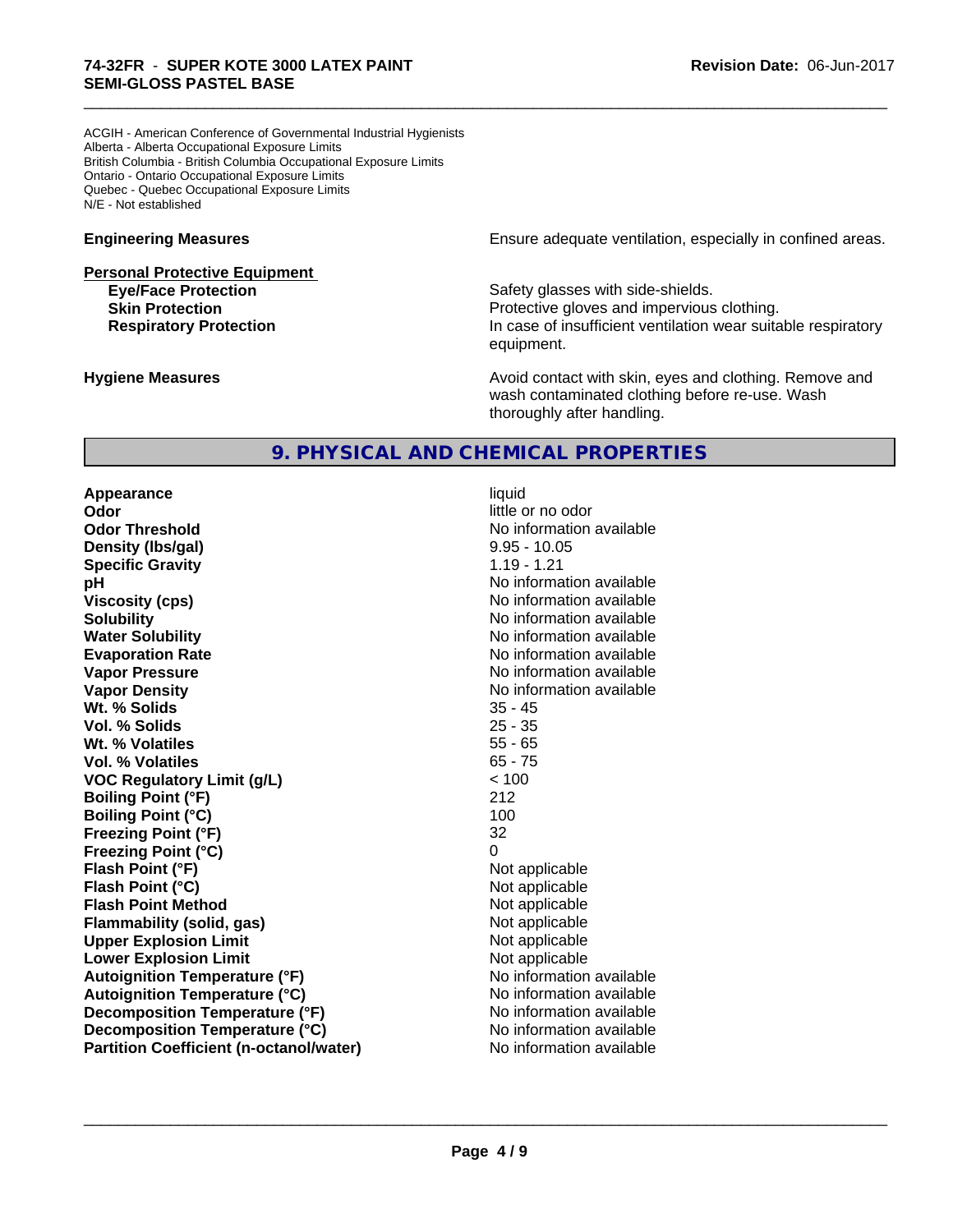# **10. STABILITY AND REACTIVITY**

\_\_\_\_\_\_\_\_\_\_\_\_\_\_\_\_\_\_\_\_\_\_\_\_\_\_\_\_\_\_\_\_\_\_\_\_\_\_\_\_\_\_\_\_\_\_\_\_\_\_\_\_\_\_\_\_\_\_\_\_\_\_\_\_\_\_\_\_\_\_\_\_\_\_\_\_\_\_\_\_\_\_\_\_\_\_\_\_\_\_\_\_\_

| <b>Reactivity</b>                         | Not Applicable                           |
|-------------------------------------------|------------------------------------------|
| <b>Chemical Stability</b>                 | Stable under normal conditions.          |
| <b>Conditions To Avoid</b>                | Prevent from freezing.                   |
| <b>Incompatible Materials</b>             | No materials to be especially mentioned. |
| <b>Hazardous Decomposition Products</b>   | None under normal use.                   |
| <b>Possibility Of Hazardous Reactions</b> | None under normal conditions of use.     |

# **11. TOXICOLOGICAL INFORMATION**

| <b>Product Information</b>               |  |
|------------------------------------------|--|
| Information on likely routes of exposure |  |

**Acute Toxicity<br>Product Information** 

**Principal Routes of Exposure Exposure** Eye contact, skin contact and inhalation.

**No information available** 

#### **Information on toxicological effects**

**Symptoms** No information available

## **Delayed and immediate effects as well as chronic effects from short and long-term exposure**

| Eye contact                     | May cause slight irritation                              |
|---------------------------------|----------------------------------------------------------|
| <b>Skin contact</b>             | Substance may cause slight skin irritation. Prolonged or |
|                                 | repeated contact may dry skin and cause irritation.      |
| <b>Inhalation</b>               | May cause irritation of respiratory tract.               |
| Ingestion                       | Ingestion may cause gastrointestinal irritation, nausea, |
|                                 | vomiting and diarrhea.                                   |
| <b>Sensitization:</b>           | No information available.                                |
| <b>Neurological Effects</b>     | No information available.                                |
| <b>Mutagenic Effects</b>        | No information available.                                |
| <b>Reproductive Effects</b>     | No information available.                                |
| <b>Developmental Effects</b>    | No information available.                                |
| <b>Target Organ Effects</b>     | No information available.                                |
| <b>STOT - single exposure</b>   | No information available.                                |
| <b>STOT - repeated exposure</b> | No information available.                                |
| Other adverse effects           | No information available.                                |
| <b>Aspiration Hazard</b>        | No information available.                                |

#### **Numerical measures of toxicity**

### **The following values are calculated based on chapter 3.1 of the GHS document**

**ATEmix (oral)** 54046 mg/kg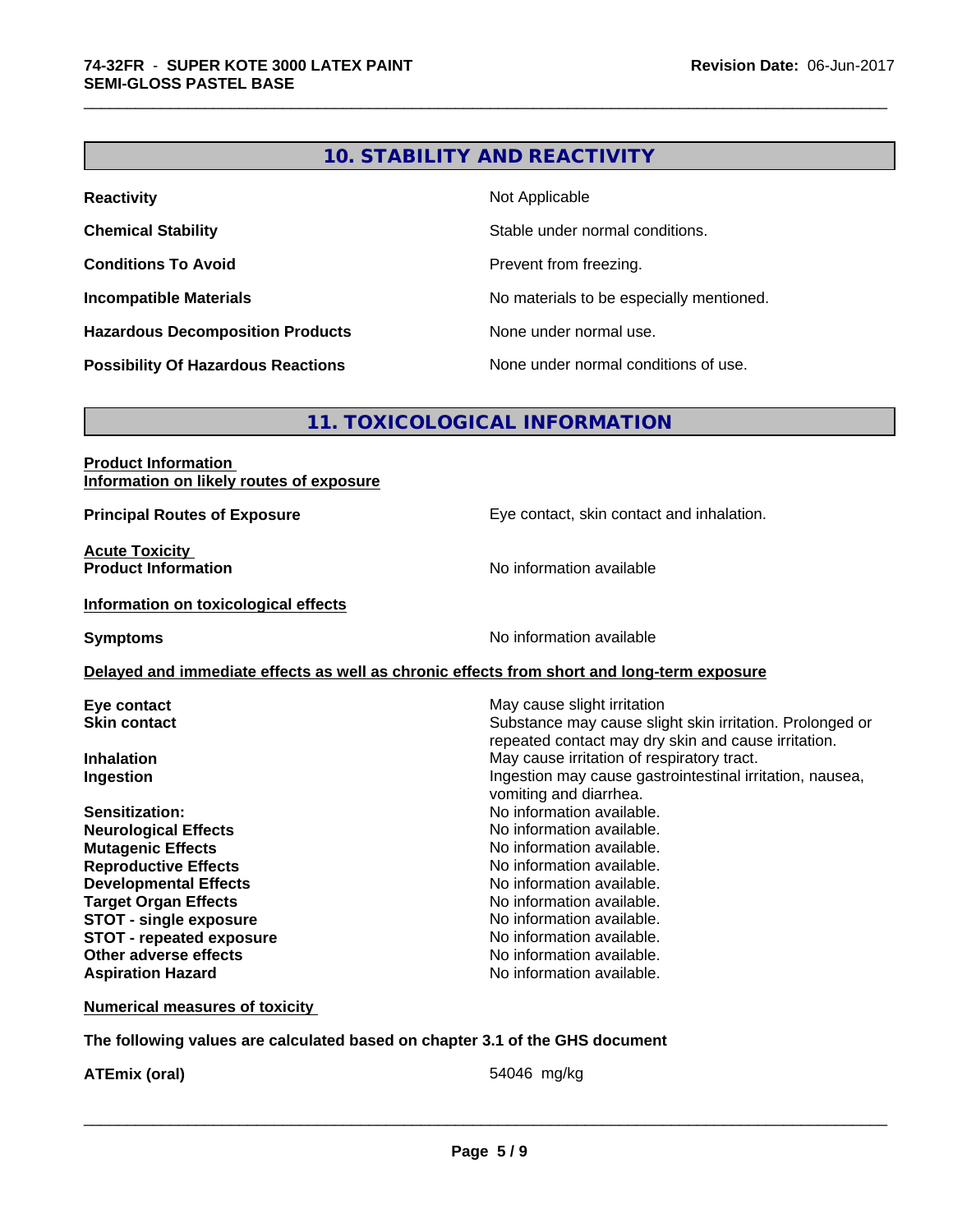## **ATEmix (dermal)** 1086412 mg/kg

\_\_\_\_\_\_\_\_\_\_\_\_\_\_\_\_\_\_\_\_\_\_\_\_\_\_\_\_\_\_\_\_\_\_\_\_\_\_\_\_\_\_\_\_\_\_\_\_\_\_\_\_\_\_\_\_\_\_\_\_\_\_\_\_\_\_\_\_\_\_\_\_\_\_\_\_\_\_\_\_\_\_\_\_\_\_\_\_\_\_\_\_\_

#### **Component**

Titanium dioxide LD50 Oral: > 10000 mg/kg (Rat) Kaolin LD50 Oral: > 5000 mg/kg (Rat)

## **Chronic Toxicity**

#### **Carcinogenicity**

*The information below indicateswhether each agency has listed any ingredient as a carcinogen:.*

| <b>Chemical Name</b> | <b>IARC</b>                           | <b>NTP</b> |
|----------------------|---------------------------------------|------------|
|                      | 2Β<br>Possible<br>Carcinogen<br>Human |            |
| dioxide<br>⊺ıtanıum  |                                       |            |

• Although IARC has classified titanium dioxide as possibly carcinogenic to humans (2B), their summary concludes: "No significant exposure to titanium dioxide is thought to occur during the use of products in which titanium dioxide is bound to other materials, such as paint."

#### **Legend**

IARC - International Agency for Research on Cancer NTP - National Toxicity Program OSHA - Occupational Safety & Health Administration

**12. ECOLOGICAL INFORMATION**

## **Ecotoxicity Effects**

The environmental impact of this product has not been fully investigated.

### **Product Information**

#### **Acute Toxicity to Fish**

No information available

#### **Acute Toxicity to Aquatic Invertebrates**

No information available

#### **Acute Toxicity to Aquatic Plants**

No information available

#### **Persistence / Degradability**

No information available.

#### **Bioaccumulation / Accumulation**

No information available.

#### **Mobility in Environmental Media**

No information available.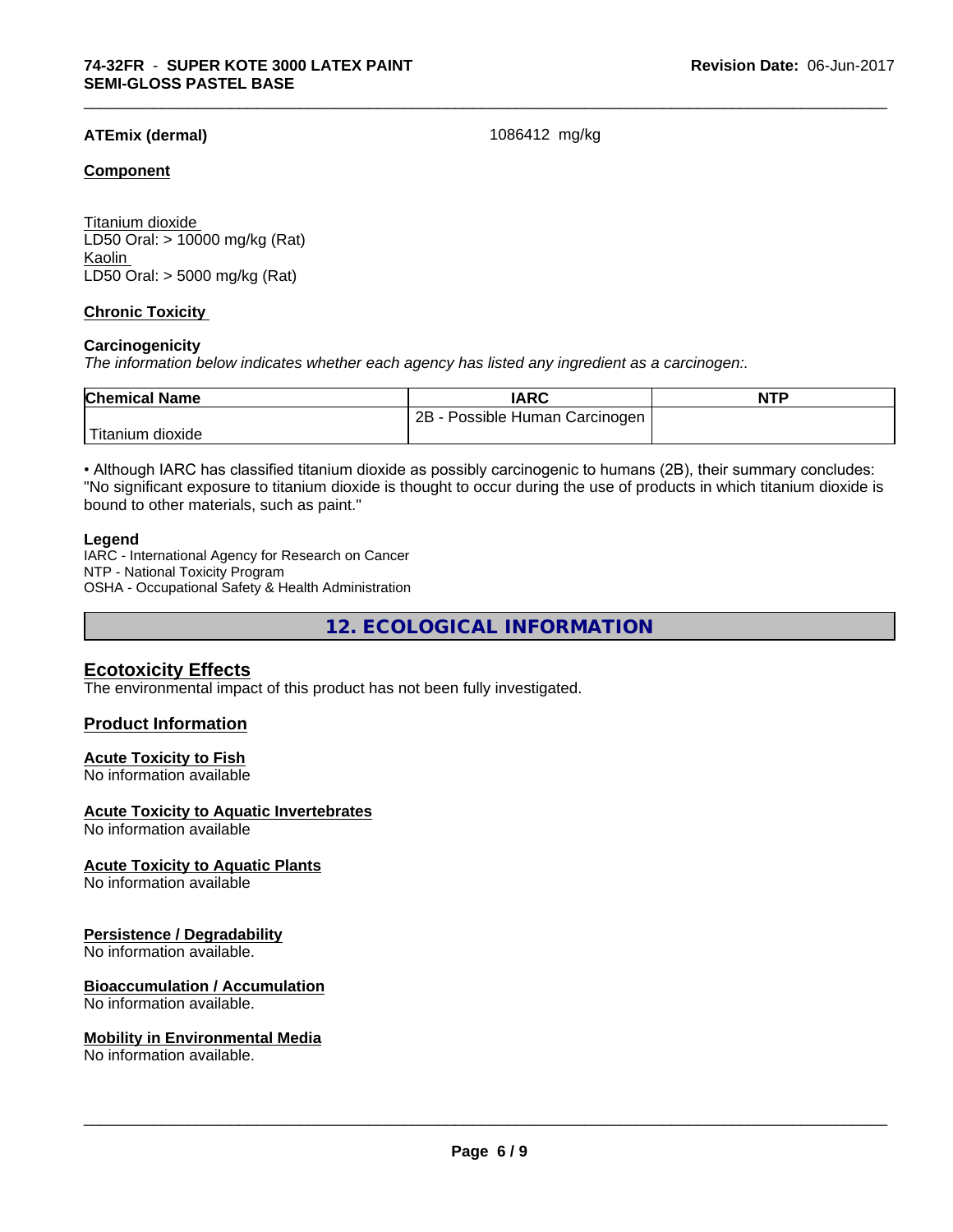**Ozone**

No information available

## **Component**

#### **Acute Toxicity to Fish**

Titanium dioxide  $LC50:$  > 1000 mg/L (Fathead Minnow - 96 hr.)

#### **Acute Toxicity to Aquatic Invertebrates**

No information available

### **Acute Toxicity to Aquatic Plants**

No information available

**13. DISPOSAL CONSIDERATIONS**

\_\_\_\_\_\_\_\_\_\_\_\_\_\_\_\_\_\_\_\_\_\_\_\_\_\_\_\_\_\_\_\_\_\_\_\_\_\_\_\_\_\_\_\_\_\_\_\_\_\_\_\_\_\_\_\_\_\_\_\_\_\_\_\_\_\_\_\_\_\_\_\_\_\_\_\_\_\_\_\_\_\_\_\_\_\_\_\_\_\_\_\_\_

**Waste Disposal Method Dispose of in accordance with federal, state, provincial,** and local regulations. Local requirements may vary, consult your sanitation department or state-designated environmental protection agency for more disposal options.

# **14. TRANSPORT INFORMATION**

| TDG                | Not regulated |
|--------------------|---------------|
| <b>ICAO / IATA</b> | Not regulated |
| <b>IMDG / IMO</b>  | Not regulated |

# **15. REGULATORY INFORMATION**

# **International Inventories**

**TSCA: United States** Yes - All components are listed or exempt. **DSL: Canada** Yes - All components are listed or exempt.

# **National Pollutant Release Inventory (NPRI)**

#### **NPRI Parts 1- 4**

This product contains the following Parts 1-4 NPRI chemicals: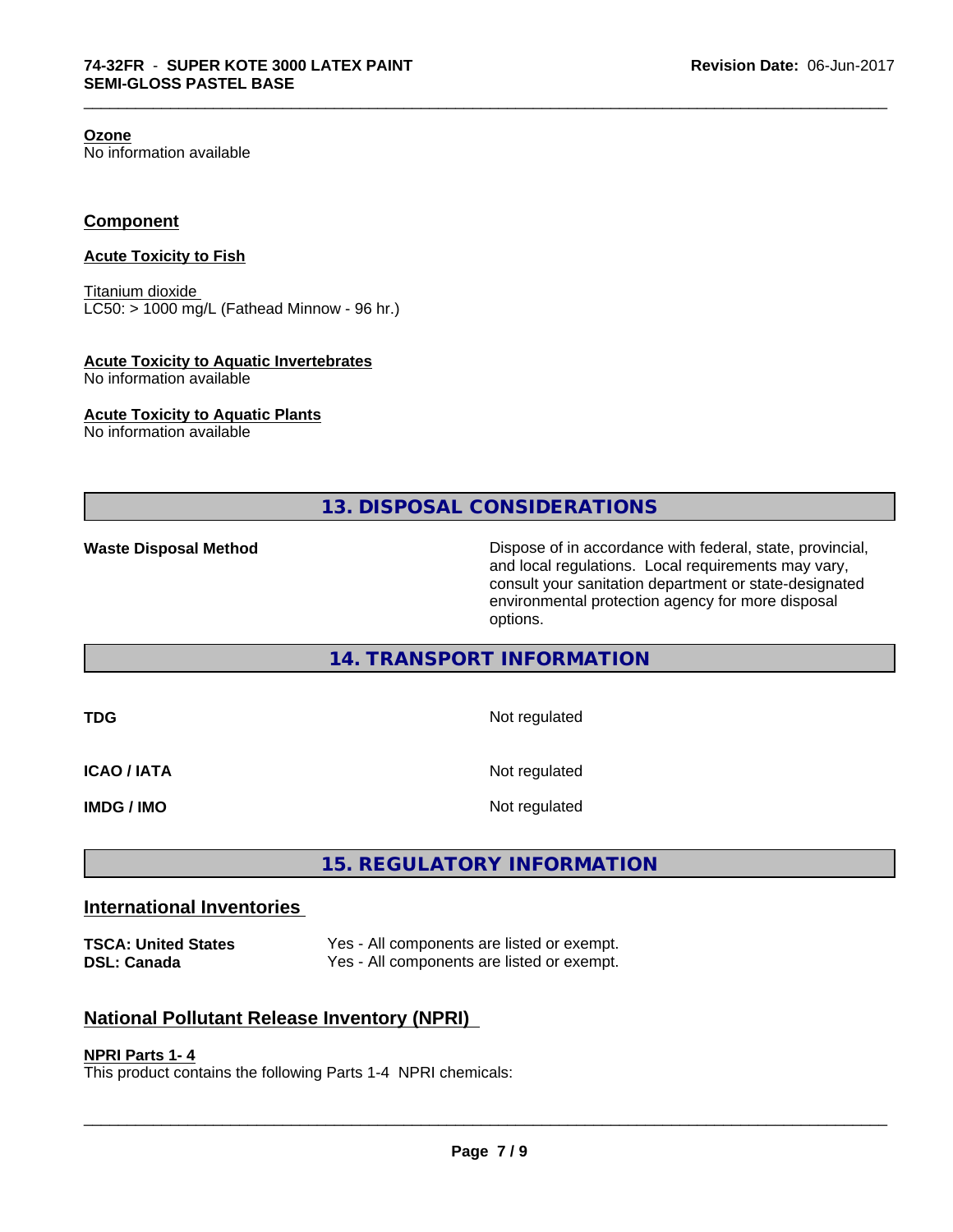| <b>Chemical Name</b>                 | <b>CAS-No</b> | Weight % (max) | <b>NPRI Parts 1-4</b> |  |
|--------------------------------------|---------------|----------------|-----------------------|--|
| Propanoic acid, 2-methyl-, monoester | 25265-77-4    | $-5%$          | ∟isted                |  |
| with 2,2,4-trimethyl-1,3-pentanediol |               |                |                       |  |

#### **NPRI Part 5**

This product contains the following NPRI Part 5 Chemicals:

*None*

#### **WHMIS Regulatory Status**

This product has been classified in accordance with the hazard criteria of the Hazardous Products Regulations (HPR) and the SDS contains all the information required by the HPR.

\_\_\_\_\_\_\_\_\_\_\_\_\_\_\_\_\_\_\_\_\_\_\_\_\_\_\_\_\_\_\_\_\_\_\_\_\_\_\_\_\_\_\_\_\_\_\_\_\_\_\_\_\_\_\_\_\_\_\_\_\_\_\_\_\_\_\_\_\_\_\_\_\_\_\_\_\_\_\_\_\_\_\_\_\_\_\_\_\_\_\_\_\_

# **16. OTHER INFORMATION**

| HMIS -             | Health: 1 | <b>Flammability: 0</b> | <b>Reactivity:</b> 0 | PPE: - |
|--------------------|-----------|------------------------|----------------------|--------|
| <b>HMIS Legend</b> |           |                        |                      |        |
| - - - -            |           |                        |                      |        |

- 0 Minimal Hazard
- 1 Slight Hazard
- 2 Moderate Hazard
- 3 Serious Hazard
- 4 Severe Hazard
- Chronic Hazard

X - Consult your supervisor or S.O.P. for "Special" handling instructions.

*Note: The PPE rating has intentionally been left blank. Choose appropriate PPE that will protect employees from the hazards the material will present under the actual normal conditions of use.*

*Caution: HMISÒ ratings are based on a 0-4 rating scale, with 0 representing minimal hazards or risks, and 4 representing significant hazards or risks. Although HMISÒ ratings are not required on MSDSs under 29 CFR 1910.1200, the preparer, has chosen to provide them. HMISÒ ratings are to be used only in conjunction with a fully implemented HMISÒ program by workers who have received appropriate HMISÒ training. HMISÒ is a registered trade and service mark of the NPCA. HMISÒ materials may be purchased exclusively from J. J. Keller (800) 327-6868.*

**WARNING!** If you scrape, sand, or remove old paint, you may release lead dust. LEAD IS TOXIC. EXPOSURE TO LEAD DUST CAN CAUSE SERIOUS ILLNESS, SUCH AS BRAIN DAMAGE, ESPECIALLY IN CHILDREN. PREGNANT WOMEN SHOULD ALSO AVOID EXPOSURE.Wear a NIOSH approved respirator to control lead exposure. Clean up carefully with a HEPA vacuum and a wet mop. Before you start, find out how to protect yourself and your family by logging onto Health Canada @

http://www.hc-sc.gc.ca/ewh-semt/contaminants/lead-plomb/asked\_questions-questions\_posees-eng.php.

| <b>Prepared By</b>                                  | <b>Product Stewardship Department</b><br>Benjamin Moore & Co.<br>101 Paragon Drive<br>Montvale, NJ 07645<br>855-724-6802 |  |
|-----------------------------------------------------|--------------------------------------------------------------------------------------------------------------------------|--|
| <b>Revision Date:</b><br><b>Reason For Revision</b> | 06-Jun-2017<br>Not available                                                                                             |  |